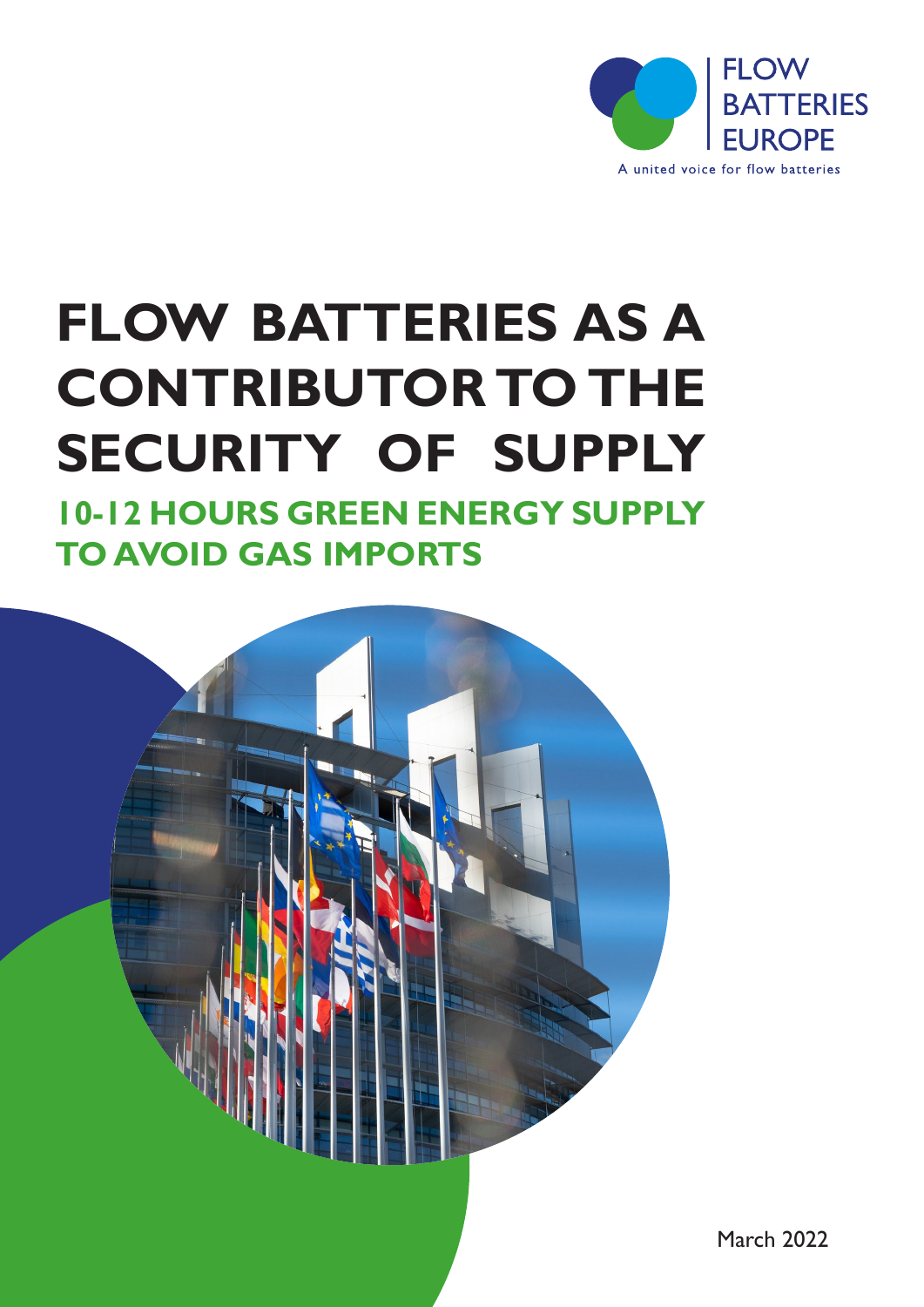

## **FLOW BATTERIES AS A CONTRIBUTOR TO THE SECURITY OF SUPPLY**

### **10-12 hours green energy supply to avoid gas imports**

#### **1. SECURITY OF SUPPLY AND RENEWABLES**

With the onset of the war in the Ukraine, it has become clearer than ever that the European Union must work towards its energy independence and self-sufficiency. However, the EU must also avoid jeopardising its climate commitments by turning back towards fossil fuels. Instead, the EU must stand firm in its commitment to achieve carbon neutrality by 2050, which includes the transition to a renewable-based energy system. Flow batteries, as an important long-duration storage technology, can play a significant role in supporting this transition.

Since renewable energy is inherently variable, solutions are needed to ensure power availability and grid stability. Curtailment is not only highly inefficient, but is also costing a lot to the EU Member States. For example, in 2020, Germany curtailed 5900 GWh of wind energy, or about 5% of its total production, costing EUR 730 million in total.<sup>1</sup> In the same year, Austria curtailed 80% of its wind production at 5590 GWh, costing EUR 510 million.<sup>2</sup> It is possible to substantially increase the proportion of generation from renewable energy, provided that the energy system is set up to be more flexible and allow to add capacity, shift energy, and improve power quality through energy storage solutions. Energy storage technologies therefore have a fundamental role to play in the clean energy transition, ensuring that more renewable energy can be introduced and used efficiently within our power system.

The recent surge of interest and deployment of large-scale batteries has focused on applications of under 4-hours discharge duration to provide frequency control and fossil fuel peaking plant replacements. However, studies show that there is a substantial need for long-duration energy storage technologies. The study "Storage in the Loop", undertaken by the Fraunhofer Institute and the Institute of Information Systems and Marketing, investigated the possibility of implementing 100% renewable energy in the German land of Baden-Württemberg. The study identified "renewable gaps", where, in a one-hour period, the total renewables production is less than 50% of the total load. The results show large energy gaps at not only 1- to 2-hours, but also at 8- and 10-hours. This confirms that more long-term storage technologies are needed to support the transition to renewables.

#### **II. FLOW BATTERIES CAN SUPPORT THE CLEAN ENERGY TRANSITION**

Flow batteries, as a key long-duration storage technology, are a fitting solution to fill these long storage gaps. Flow batteries encompass different types of chemistries, which can provide 10-12 hours of storage, with the

<sup>1</sup> [Key findings and summary Monitoring report 2021](https://www.bundesnetzagentur.de/SharedDocs/Downloads/EN/Areas/ElectricityGas/CollectionCompanySpecificData/Monitoring/KernaussagenEng_MB2021.pdf?__blob=publicationFile&v=2) [Eurostat - Data Explorer \(europa.eu\)](https://appsso.eurostat.ec.europa.eu/nui/show.do?dataset=nrg_ind_ured&lang=en)

<sup>2</sup> [OeMAG\\_GB\\_20.pdf \(oem-ag.at\)](https://www.oem-ag.at/fileadmin/user_upload/Dokumente/geschaeftsberichte/OeMAG_GB_20.pdf) [Eurostat - Data Explorer \(europa.eu\)](https://appsso.eurostat.ec.europa.eu/nui/show.do?dataset=nrg_ind_ured&lang=en)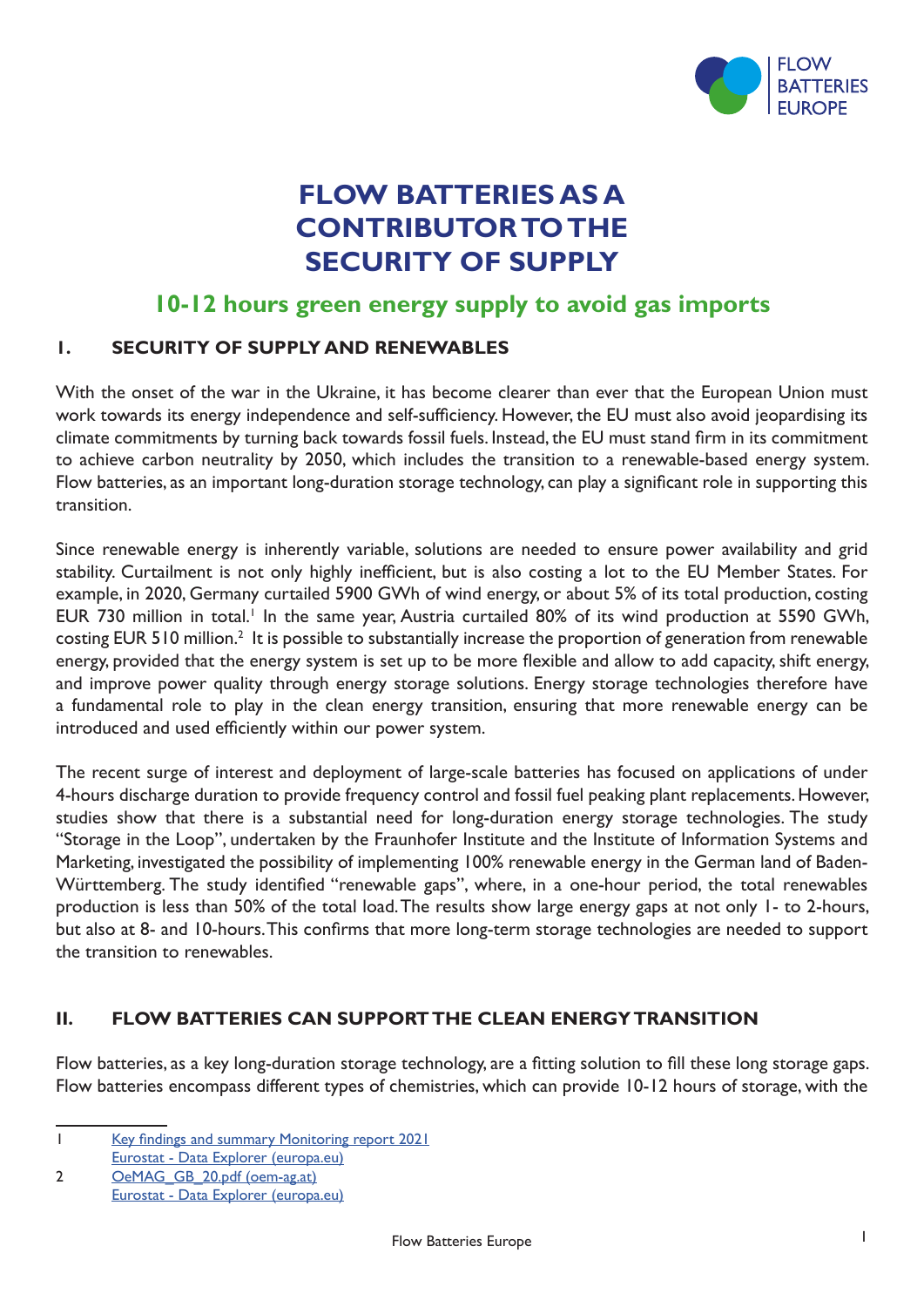

possibility of reaching even 100+ hours in the future.<sup>3</sup> Flow batteries have several sustainability and safety advantages. Firstly, they can be mainly produced with low-cost materials and without using any 'conflict' materials, such as cobalt. Flow batteries also have a very long operational life, which can exceed 20 000 cycles and 20 years. During this period, they can cycle and recharge with almost no loss in power.

In addition, vanadium, one of the most commonly used electrolytes in flow batteries, is widely available. As well as mining, it can also be recovered from different waste products, such as mining slag, oil field sludge, and fly ash.<sup>4</sup> Once a vanadium flow battery is decommissioned, the vanadium electrolyte can be recovered and reused by up to 97%, leading to both lower environmental impacts and a lower cost of ownership. Flow batteries are also modular, and their parts can therefore be replaced or reused, if necessary.

A further flow battery technology option is based on organic electrolytes, which avoids the use of metals completely. Sodium chloride, as one of the main raw materials in these technologies, is highly available in the European market, which is the second largest producer globally. Even at 50GW of output, only a single-digit percentage of the annual salt mining in Germany is required. This results in a substantial independence from global supply chains and scalability for applications in Europe.

Furthermore, flow batteries are an inherently safe technology. One of the key advantages of an aqueous flow battery is that "thermal runaways" are not possible, as the key component of the non-flammable electrolyte is water.

In addition, the embodied energy in a flow battery is less than the embodied energy in other battery types, meaning that less energy is needed to construct and maintain a flow battery across its entire lifecycle.<sup>5</sup> Developing a local flow battery chain would also further lower its environmental impact by reducing the emissions related to the transport of raw materials. As flow batteries have a longer operational time, the embodied energy amortised over the lifetime is therefore even lower.

#### **III. INVESTMENT IN FLOW BATTERIES**

For flow batteries to reach the market at a large scale, we need a more favourable legal framework and more funding opportunities. The funding should come in the form of Research & Development support, support for more demonstration projects, and endorsement of flow batteries as an important green investment opportunity. This is particularly important, because other parts of the world, including the United States and China, are already ahead of the EU in investing in these technologies. For example, the US Department for Energy dedicated USD 17.9 million in funding for four R&D projects on flow battery and long-duration storage systems,<sup>6</sup> and China is building a flow battery gigafactory.<sup>7</sup> In addition, the United Kingdom government launched a call for long-duration storage in 2021, offering GBP 68 million capital funding.<sup>8</sup>

We urge the EU to offer similar investments to EU producers and manufacturers, to ensure both the

<sup>3</sup> [HBr Flow Batteries: long term storage for grids, compatible with hydrogen - Energy Post](https://energypost.eu/hbr-flow-batteries-long-term-storage-for-grids-compatible-with-hydrogen/)

<sup>1</sup> [Imergy Uses Recycled Vanadium to Cut Materials Costs for Flow Batteries | Greentech Media](https://www.greentechmedia.com/articles/read/imergys-slag-to-energy-storage-vanadium-recipe)

<sup>5</sup> [Flow battery production: Materials selection and environmental impact - ScienceDirect](https://www.sciencedirect.com/science/article/abs/pii/S095965262031787X)

<sup>6</sup> [Department of Energy Invests \\$17.9 Million in Long-Duration Energy Storage Technologies | Department of Energy](https://www.energy.gov/eere/articles/department-energy-invests-179-million-long-duration-energy-storage-technologies#:~:text=Department%20of%20Energy%20Invests%20%2417.9%20Million%20in%20Long%2DDuration%20Energy%20Storage%20Technologies,-September%2023%2C%202021&text=The%20U.S.%20Department%20of%20Energy,and%20long%2Dduration%20storage%20systems.)

<sup>7</sup> [VRB Energy breaks ground on 100MW / 500MWh flow battery and gigafactory in China - Energy Storage News](https://www.energy-storage.news/vrb-energy-breaks-ground-on-100mw-500mwh-flow-battery-and-gigafactory-in-china/) [\(energy-storage.news\)](https://www.energy-storage.news/vrb-energy-breaks-ground-on-100mw-500mwh-flow-battery-and-gigafactory-in-china/)

<sup>8</sup> [Government boost for new renewable energy storage technologies - GOV.UK \(www.gov.uk\)](https://www.gov.uk/government/news/government-boost-for-new-renewable-energy-storage-technologies)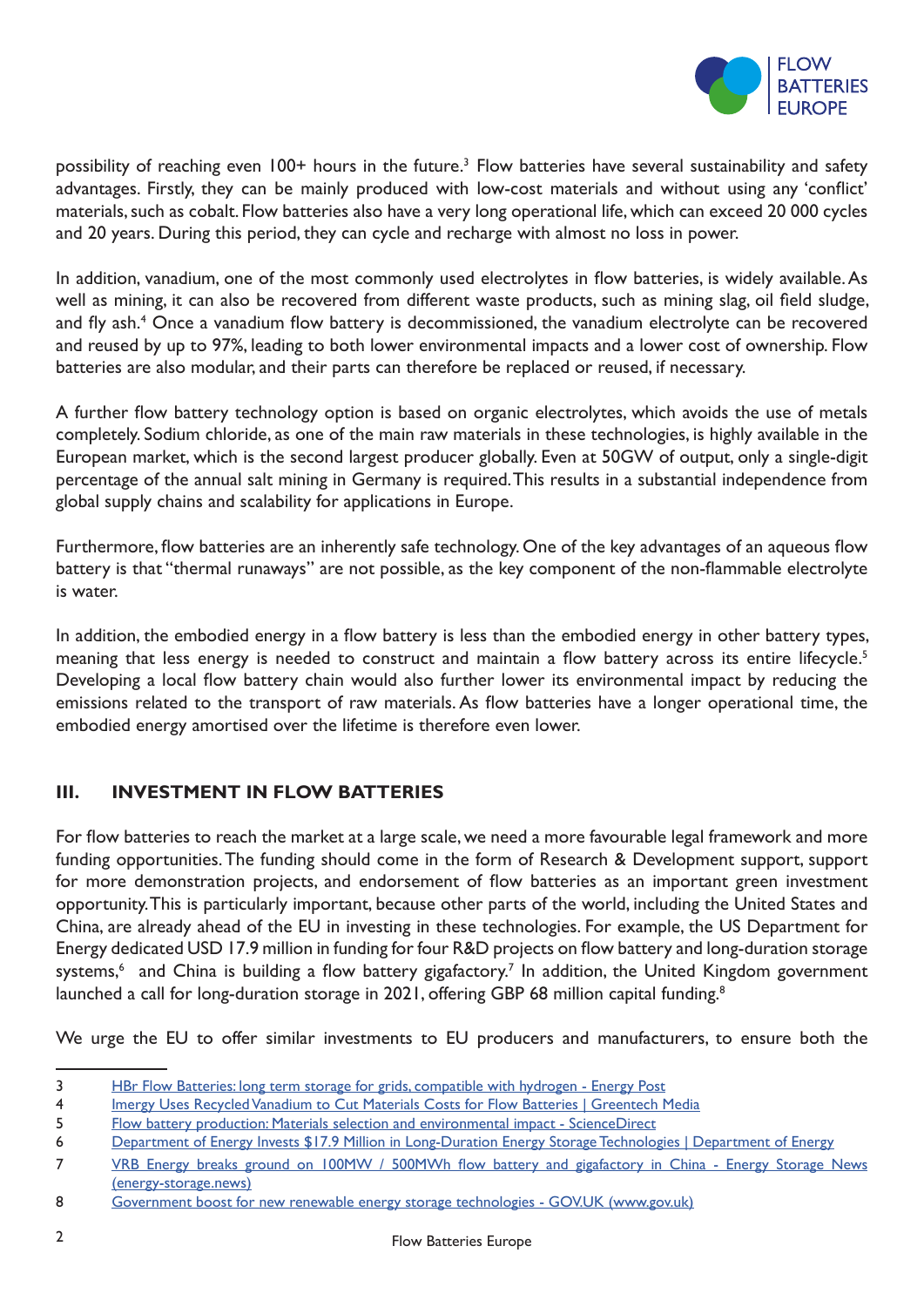

competitiveness of the EU's long-duration energy storage technology value chain and the achievement of energy independence of the EU. To anticipate and match an increasing demand for energy coming from renewable sources, larger investments in flow batteries will be needed as well.

Currently, a Tesla gigafactory produces 35GWh per year and costs USD 5 billion, most of which goes into electric vehicles (EVs). If scaled, 1GWh would cost around USD 140 million. Meanwhile, a flow battery factory would cost less than half of a lithium-ion factory.

According to IHS Markit, the global energy storage market will add up to over 30GW a year by 2030. <sup>9</sup> If, say, we need 30GW of stationary storage a year, and only 5% of that is flow batteries, that would still mean 1.5GW coming from flow batteries. A 1.5GW flow battery factory would cost around USD 100 million. We therefore think that Europe should invest approximately EUR 100 million per year in flow battery manufacturing, to keep up with other technologies.

#### **IV. SUMMARY**

Introducing more renewables in the energy system is crucial to ensure the security of supply in the EU. This also means more investment in energy storage to avoid curtailment and backup power generation through fossil fuels. As the EU already counts many industrial flow battery players with numerous different chemistries, it presents a strategic opportunity to further accelerate the achievement of decarbonisation and security of supply. Flow batteries are an important long-duration storage technology, and more investment is necessary to ensure their scale-up and uptake as well as an effective transition to a clean energy system and the EU's energy independence.

As Flow Batteries Europe, we remain open to answer any questions and to discuss our statement further.

<sup>9</sup> [Storage market to 'add 30GW a year by 2030' - reNews - Renewable Energy News](https://renews.biz/72674/storage-market-to-add-30gw-a-year-by-2030/)